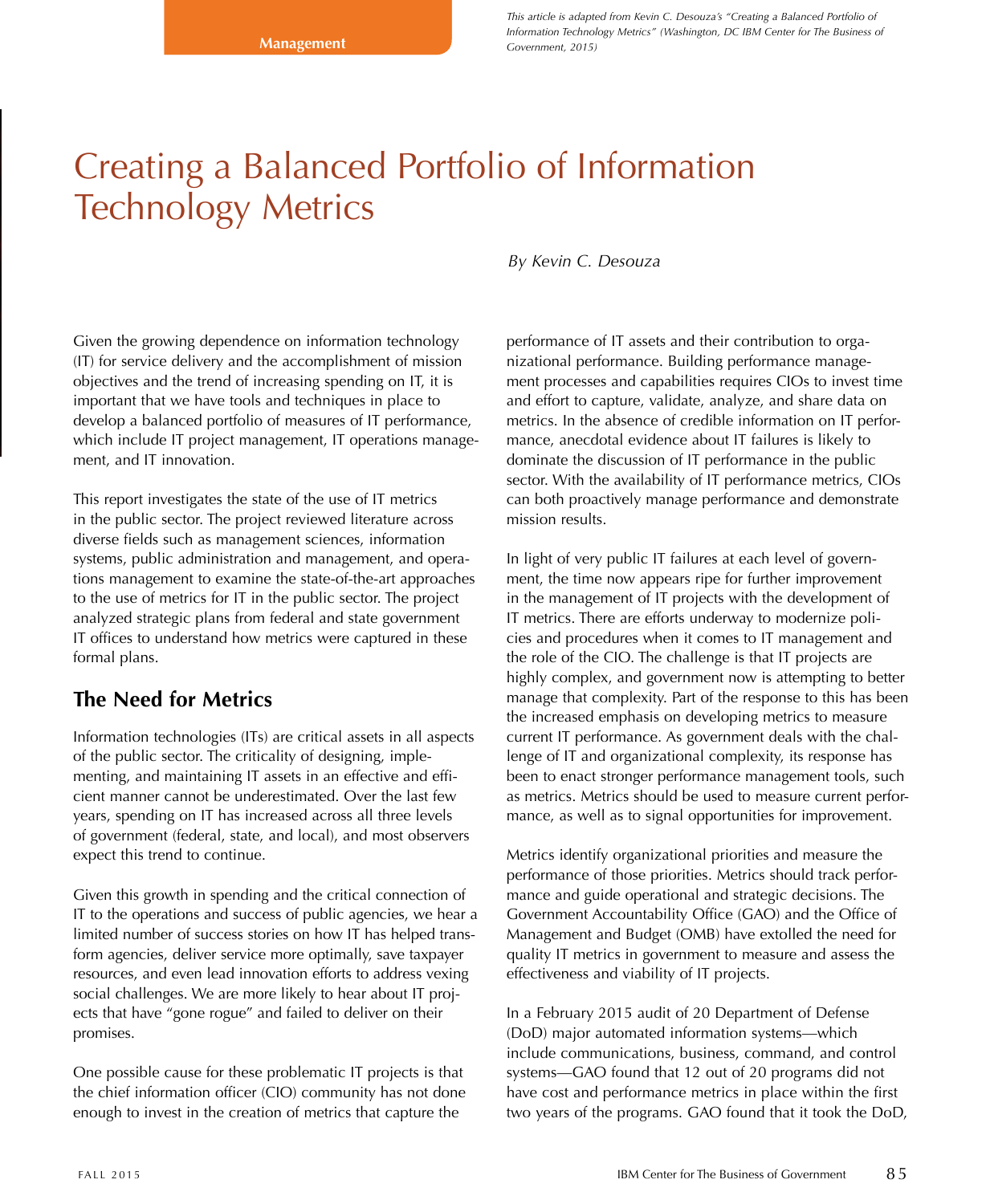*Kevin C. Desouza serves as the associate dean for research at the College of Public Service & Community Solutions and is an ASU Foundation professor in the School of Public Affairs at Arizona State University (ASU).*

on average, five years and two months, and \$452 million, to establish baselines for life cycle cost, scheduling, and performance targets.

In spite of the challenges, complexity, and inconsistency, a focus on metrics is important. Metrics are needed to increase transparency of operations, track progress, spur innovation, and understand areas for improvement.

# **IT-Specific Performance Management and Metrics Programs in the Obama Administration**

OMB plays a key role in the development and oversight of federal investments into IT by working with agencies to plan, justify, and determine how to manage their portfolios. OMB also assists agencies in developing business cases for potential IT investments and establishes management processes for monitoring investments. Through initiatives such as the IT Dashboard, TechStat, and PortfolioStat, OMB has focused its efforts on improving IT project management to prevent wasted resources. As explained below, these efforts are making strides toward improving performance management; however, most remain incomplete and need further development.

On July 25, 2013, David A. Powner, director of IT management issues at GAO, testified to Congress that:

"The federal government continued to spend billions of dollars on troubled IT investments and we identified billions of dollars' worth of failed and challenged IT projects."

# **The State of IT Metrics Today: Challenges and Findings from Interviews**

Twenty-seven chief information officers (CIOs) and/or IT directors were interviewed on their use of metrics to manage IT departments, personnel, infrastructure, projects, and innovation. The interviews identified four challenges:

**Challenge One:** Many IT metrics will depend on other organizational units meeting their performance targets.

**Challenge Two:** IT metrics require a focus on long-term planning.

**Challenge Three:** CIOs will need to coordinate efforts to integrate metrics and develop standards for comparison.

**Challenge Four:** IT departments must have the ability to collect real-time data on IT operations.

## **Findings**

Based on our interviews with CIOs at the federal, state, and local levels, we had five key findings:

- 1. CIOs recognize the value of metrics.
- 2. CIOs are adept at managing through metrics for outsourced contracts.
- 3. CIOs are participating in agency strategic planning processes.
- 4. CIOs use metrics for benchmarking, but with caution.
- 5. CIOs need to carefully manage IT metrics around cost.

The report notes that CIOs recognize and understand the value of metrics. CIOs have created programs to support the collection, analysis, and communication of data on IT programs, but they are challenged to find the time and resources to implement comprehensive performance management programs within their departments.

# **Recommendations**

Based on our interviews, the report now sets forth a series of recommendations on the development of metrics for use by CIOs in measuring IT performance. The recommendations are organized into a process framework of designing, implementing, and evaluation.

## **Designing an IT Metrics Program**

**Recommendation 1:** Set clear goals before selecting metrics—A common misstep in metric use is deciding which metrics to use before clear goals and objectives have been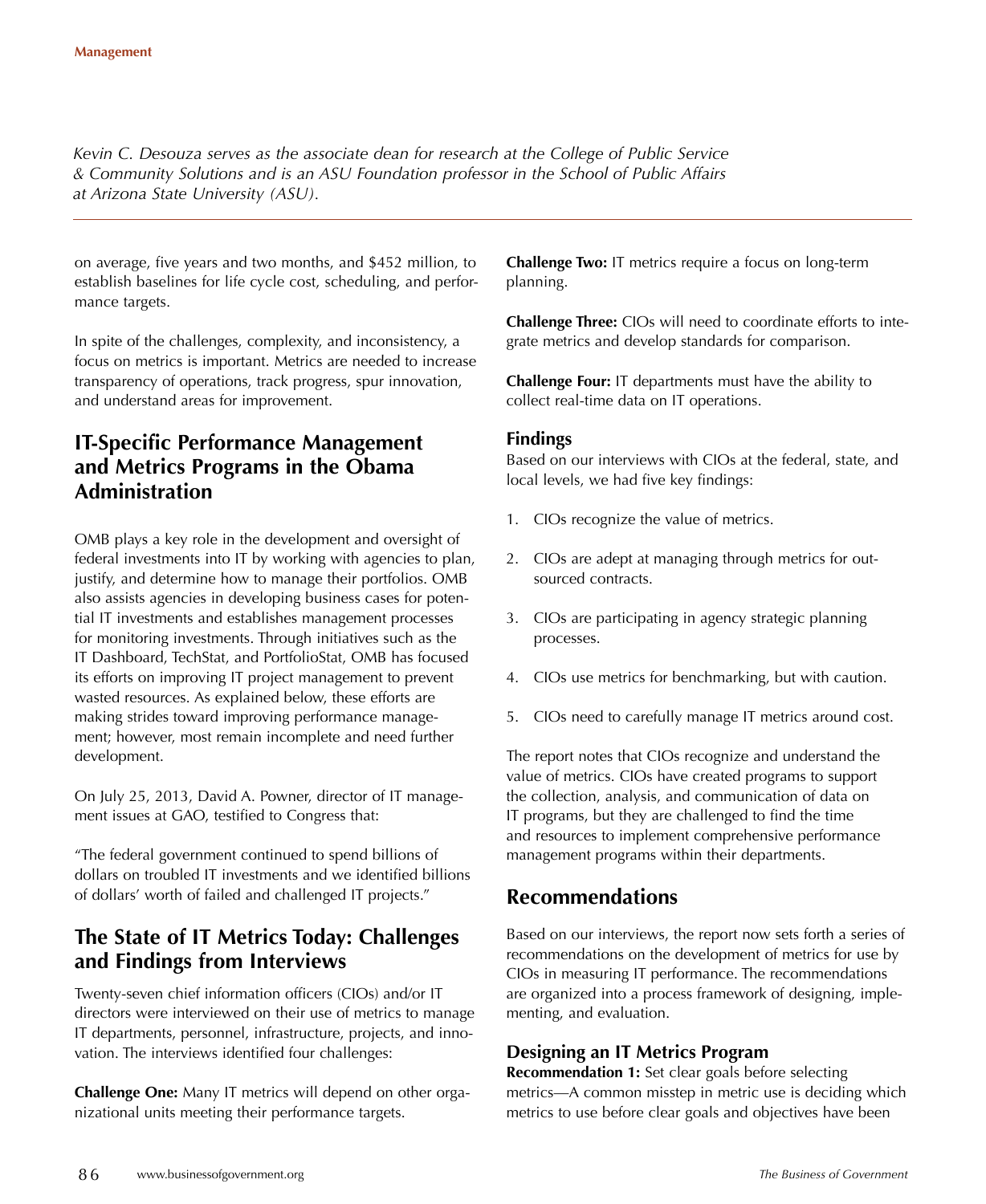identified and established. The CIO should look first at what the organization wants to accomplish and then decide on the appropriate metrics.

**Recommendation 2:** Develop a strategic IT plan linked to agency strategic goals—CIOs should work quickly and diligently to create detailed, thorough strategic plans. A CIO

should start with the agency's strategic plan to assess the areas where technology can enhance the agency's capacity and likelihood of reaching the goals.

**Recommendation 3:** Engage internal and external stakeholders in the development of metrics—Stakeholders should be engaged in the selection, definition, and collection of metrics.

## **The Federal Information Technology Acquisition Reform Act: A Stronger Role for Federal CIOs Can Enhance IT Performance Metrics**

The Federal Information Technology Acquisition Reform Act (FITARA), passed in 2014, enacted changes to the governing and management of information technology (IT) in the federal government. Amid significant challenges with IT procurement strategies and project execution, FITARA was developed to increase efficiencies, provide cost savings, provide better services to citizens, and limit the number of IT project failures. The most significant changes FITARA made to IT governance were strong mandates for chief information officers (CIOs) and the clarification of their role within their organization, their power, and responsibilities.

New authorities that FITARA vests in the CIO are significantly increased responsibility and authority over IT functions within the agency. Prior to the law, many CIOs did not have clear authority within their organization to manage IT. Authority and responsibility were often split, making IT management a tangled web that frequently reduced responsibility and clear accountability for project failures. Today, authority for hiring IT personnel, approving IT budgets, and signing IT contracts is now subject to the CIO's approval.

To establish clear lines of authorities and government-wide IT management controls, agencies now are required to set a common baseline for roles, responsibilities, and authorities. This baseline will come from a self-assessment and implementation plan that each agency will conduct and submit to the Office of Management and Budget (OMB). This baseline will become a basic set of requirements that explains how CIOs will interact with agency chief acquisition officers (CAOs) and chief financial officers (CFOs). It also outlines CIO mandates such as the CIO's inclusion in IT program planning at the agency component level, in final project approval, and on boards that use IT resources as well as the agency's Investment Review Board.

The baseline also designates that the CIO will define development processes, milestones, policies for capital planning, and IT resource reporting. This ensures that CIOs are creating processes that certify and review IT resources. Additionally, recognizing that placing too much responsibility on the agency CIO could create bottlenecks, FITARA added delegation responsibilities. CIOs will, however, still have the ultimate responsibility for IT functions within the agency. This keeps expectations of accountability and responsibility realistic, while creating new methods for governing IT projects within agencies and keeping the CIO as a strategic player across the organization.

To achieve the targeted changes of FITARA, agencies will have to implement transparency and review methods. CIOs will work with other program managers to outline strategic objectives and create IT performance metrics. Monthly reports that include updates via performance metrics and activity data for major IT investments will be submitted to OMB. If data reported is not timely or deemed unreliable by the CIO, the CIO must notify OMB and develop a plan to find and resolve the problem.

FITARA offers the opportunity for federal agencies to enhance the use of metrics in developing more evidencebased approaches to managing IT. Efforts such as baselining and sharing data will prove useful toward the creation of metrics. In addition, metrics focused on costs for services, acquisition, and maintenance of systems will become useful tools to streamline the management of IT in the public sector. Analytics, such as the identification of spending patterns, vendor-specific analysis for performance on contracts, and more rigorous project analysis can result if data on key metrics are captured and analyzed rigorously.